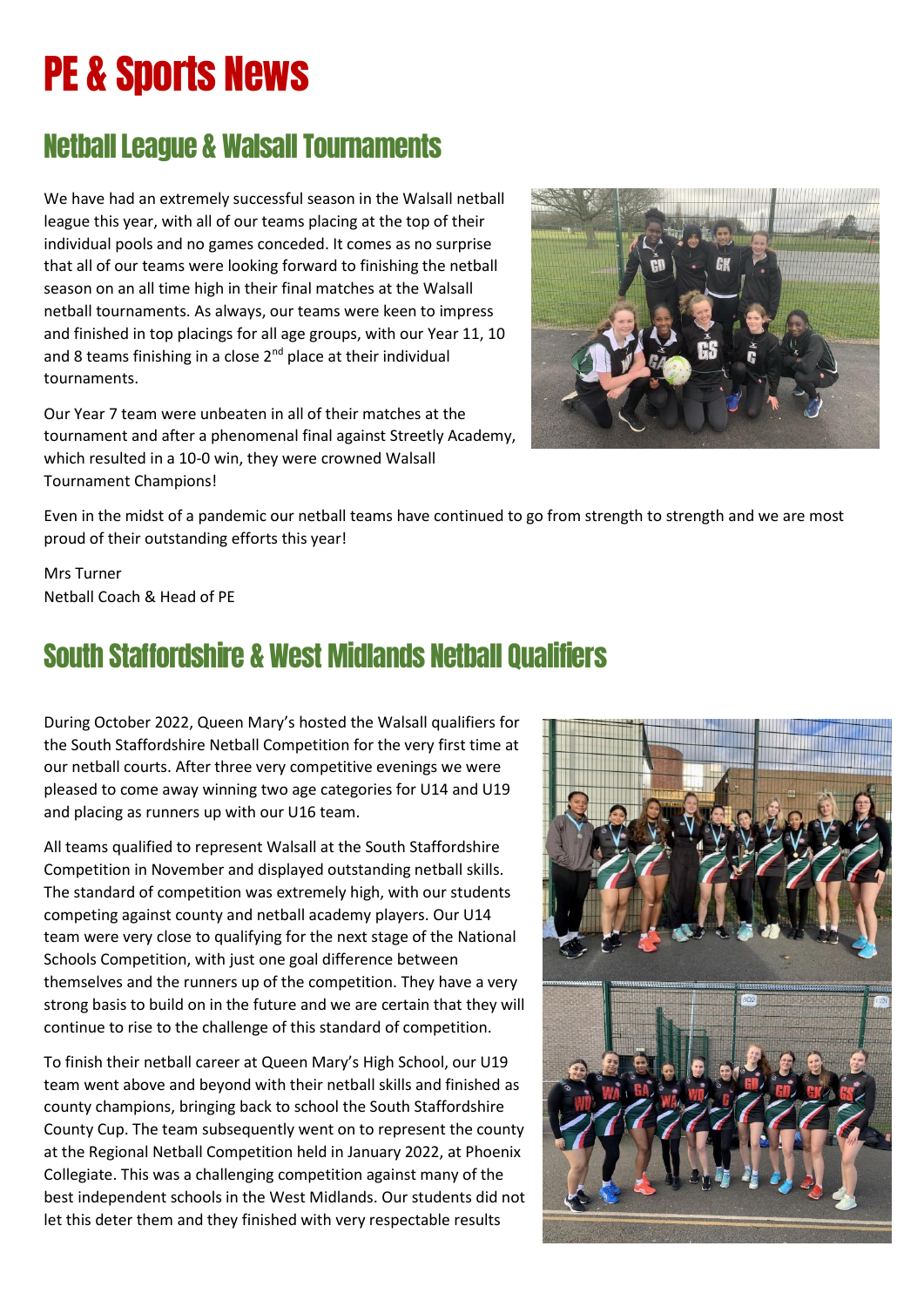after each game, often being complimented by their opposition for their standard of netball.

We wish all of our Year 13 netball players the very best with their exams and sporting future when they finish Queen Mary's High School. They really have set a great example for our current and up-and-coming netballers.

Mrs Turner Netball Coach & Head of PE

## Staffordshire County Cricket Competitions

The U15 cricket team had a superb time learning new skills and strengthening their teamwork at the U15 South Staffordshire indoor cricket competition.The QMHS team was in League A and we played against Sandwell Academy for our first match. This was a tough game but also a great learning experience for our team. QMHS finished with 77 runs however we were beaten by Sandwell Academy who scored 115 runs.

Our second match against OLSC was quite a close but successful match for our team as we showed great skills in teamwork and improvement in fielding. QMHS had a tight finish with 110 runs and OLSC finished with 108 runs which was just a difference of just 2 runs!



Our third game against The Royal School was also a really close finish of just 2 runs again! We finished with 88 runs and The Royal School finished with 86 runs which meant that QMHS had won this match too!

Later on, we were informed that we had made it through to the semi-finals and our next match was against WGHS. This match was a tough match for us as WGHS won with 113 runs and we finished with 83 runs. Overall, this was definitely a great experience for us to build our teamwork and sportsmanship. We would also like to thank Miss Butlin for bringing our team together and helping us to train hard after school.

#### A.Ashlin U15 Cricket Captain

The under-13 cricket team had the opportunity to compete in the South Staffordshire indoor cricket competition on March 14th 2022.

The team went into the competition with a strong morale and confidence, and they proceeded to win throughout the day, allowing us to advance all the way to the semi-finals against eight other schools! Despite the fact that it was one of the first matches that some of the team had ever played against other schools, we joined together as a team to take advantage of this amazing opportunity and expand our cricketing knowledge.



I am confident that this will help us be even more prepared and motivated for next year so that we can make substantial progress.